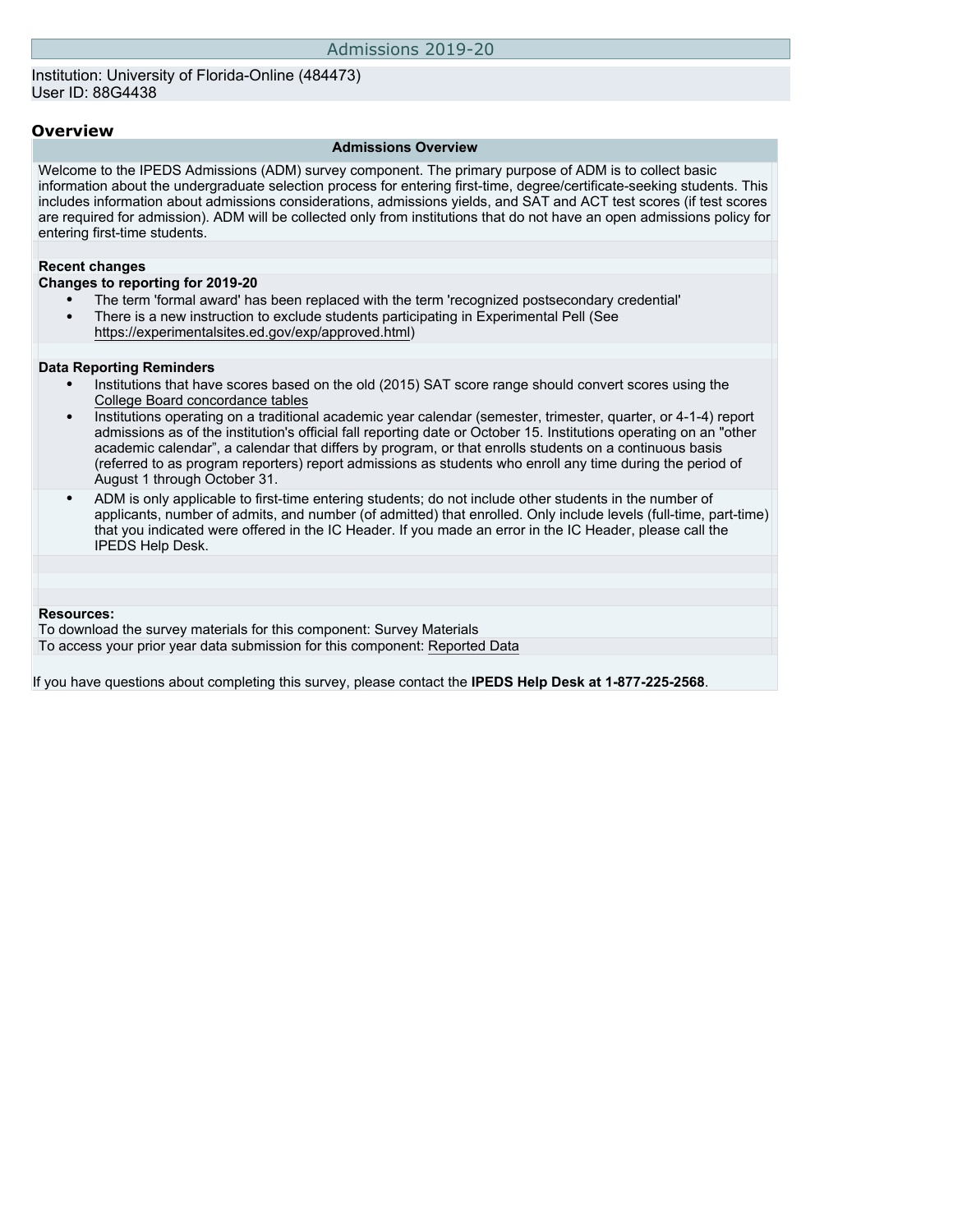## **Admissions Considerations**

**1. Please select the option that best describes how your institution uses any of the following data in its**

#### **undergraduate selection process.**

| <b>Admission Considerations</b>                                                                                                                                                                                                                                                                    |   | but not<br>required | Required Considered Recommended Neither Required<br>nor Recommended |
|----------------------------------------------------------------------------------------------------------------------------------------------------------------------------------------------------------------------------------------------------------------------------------------------------|---|---------------------|---------------------------------------------------------------------|
| Secondary school GPA                                                                                                                                                                                                                                                                               | Θ |                     | Ω                                                                   |
| Secondary school rank                                                                                                                                                                                                                                                                              | O |                     | Θ                                                                   |
| Secondary school record                                                                                                                                                                                                                                                                            | Θ | n                   |                                                                     |
| Completion of college-preparatory program                                                                                                                                                                                                                                                          | o | Θ                   |                                                                     |
| Recommendations                                                                                                                                                                                                                                                                                    | Ω | o                   | ര                                                                   |
| Formal demonstration of competencies (e.g., portfolios,<br>certificates of mastery, assessment instruments)                                                                                                                                                                                        | O |                     | Θ                                                                   |
| Admission test scores                                                                                                                                                                                                                                                                              |   |                     |                                                                     |
| SAT / ACT                                                                                                                                                                                                                                                                                          | Θ | O                   |                                                                     |
| Other Test (ABT, Wonderlic, WISC-III, etc.)<br>Note: If this is the only requirement other than a diploma or<br>equivalent, and few students are not admitted due to this<br>test, your institution is open enrollment. Please contact the<br>Help Desk to correct your response to this question. | Ο |                     | ര                                                                   |
| TOEFL (Test of English as a Foreign Language)                                                                                                                                                                                                                                                      | O |                     | ര                                                                   |
|                                                                                                                                                                                                                                                                                                    |   |                     |                                                                     |

 $\bigoplus$  **You may use the space below to provide context for the data you've reported above. These context notes will be posted on the College Navigator website, and should be written so they can be understood by students and parents.**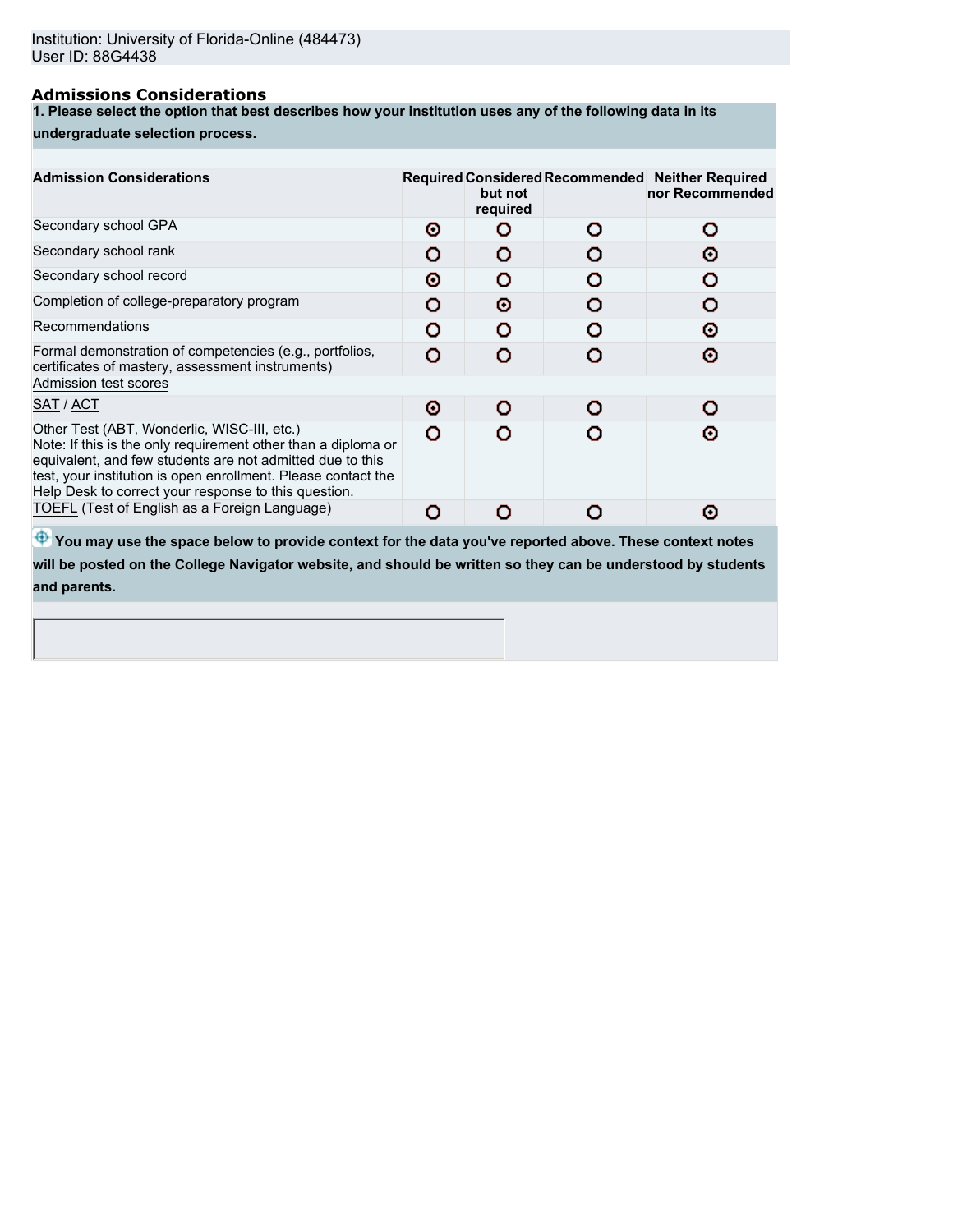## **Selection Process - A/A/E**

**2. Provide the number of first-time, degree/certificate-seeking undergraduate students who applied, who were admitted, and who enrolled (either full- or part-time) at your institution for Fall 2019. Include early decision, early action, and students who began studies during the summer prior to Fall 2019.**

Remember that this question is only applicable to first-time students, do not include other students in these totals.

Only include levels that you indicated were offered in the IC Header. If you made an error in the IC Header, please remember to fix the error next year.

|                                                        | Men   | Women | Total   |
|--------------------------------------------------------|-------|-------|---------|
| Number of applicants                                   | 1.537 | 2.092 | 3.629   |
| Number of admissions                                   | 449   | 713   | \$1,162 |
| Number (of admitted) that enrolled full-time           | 270   | 423   | 693     |
| Number (of admitted) that enrolled part-time           | 26    | 45    | 71      |
| Total enrolled full-time and part-time                 | 296   | 468   | 764     |
| Percent of admissions enrolled full-time and part-time | 66    | 66    | 66      |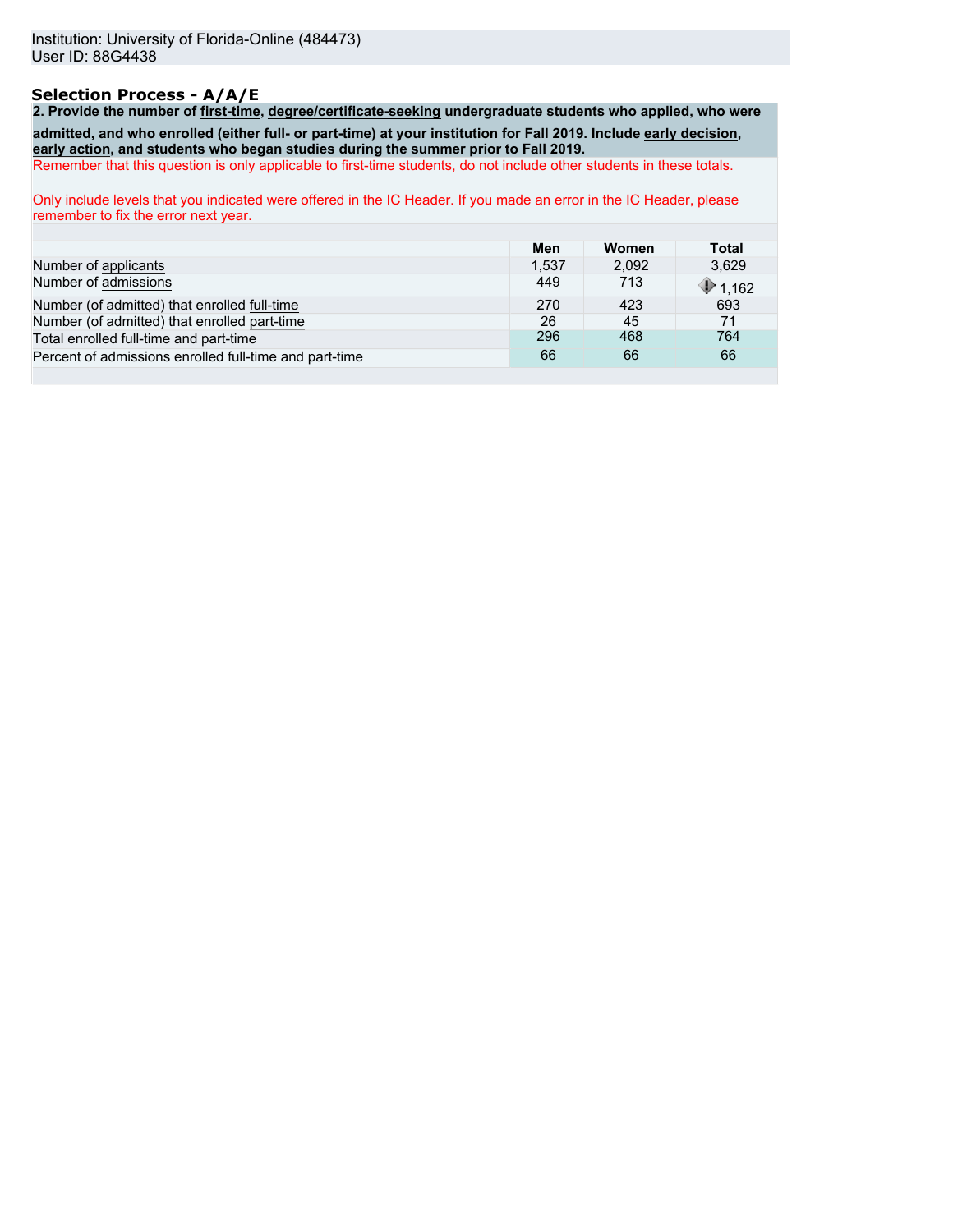## **Selection Process - Test Scores**

**3. Provide data for Fall 2019. Include new students admitted the summer prior to Fall 2019.**

**SAT scores for 2019-20 must be reported using the new (2016) SAT score scale. Please see instructions for more information.**

| Number of enrolled students that submitted SAT scores  |                 | 472                    |
|--------------------------------------------------------|-----------------|------------------------|
| Percent of enrolled students that submitted SAT scores |                 | 83                     |
| Number of enrolled students that submitted ACT scores  |                 | 364                    |
| Percent of enrolled students that submitted ACT scores |                 | 48                     |
|                                                        |                 |                        |
|                                                        | 25th Percentile | <b>75th Percentile</b> |
| SAT Evidence-Based Reading and Writing                 | 600             | 670                    |
| <b>SAT Math</b>                                        | 570             | 660                    |
|                                                        |                 |                        |
| <b>ACT Composite</b>                                   | 24              | 29                     |
| <b>ACT English</b>                                     | 24              | 31                     |
| <b>ACT Math</b>                                        | 22              | 27                     |
|                                                        |                 |                        |

 $\bigoplus$  **You may use the space below to provide context for the data you've reported above. These context notes will be posted on the College Navigator website, and should be written to be understood by students and parents.**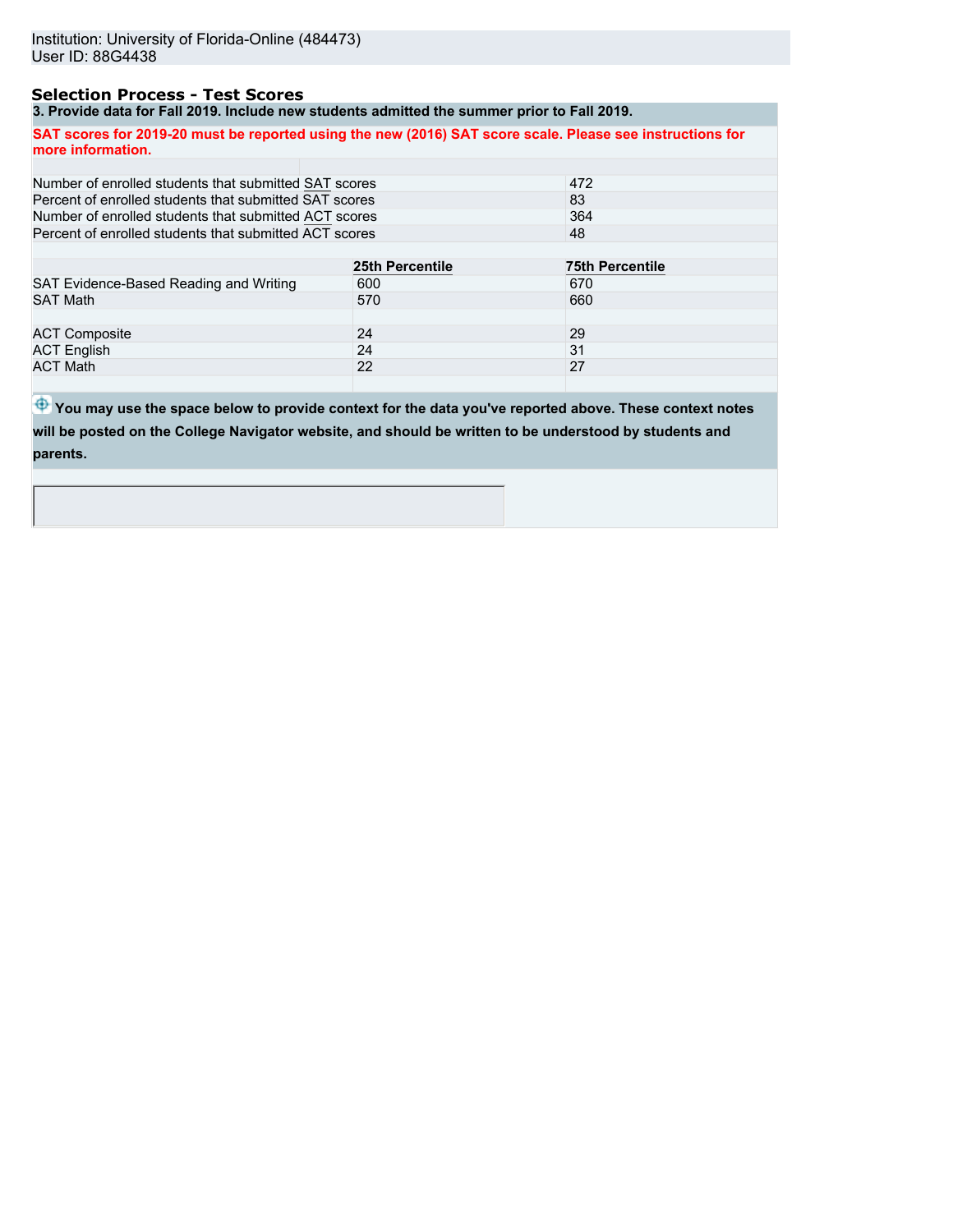## **Prepared by**

The name of the preparer is being collected so that we can follow up with the appropriate person in the event that there are questions concerning the data. The Keyholder will be copied on all email correspondence to other preparers. The time it took to prepare this component is being collected so that we can continue to improve our estimate of the reporting burden associated with IPEDS. Please include in your estimate the time it took for you to review instructions, query and search data sources, complete and review the component, and submit the data through the Data Collection System. Thank you for your assistance.

| This survey component was prepared by:                                                                                                     |                                           |  |                                                            |                      |                                            |  |
|--------------------------------------------------------------------------------------------------------------------------------------------|-------------------------------------------|--|------------------------------------------------------------|----------------------|--------------------------------------------|--|
|                                                                                                                                            | Reyholder                                 |  | SFA Contact                                                |                      | <b>HR Contact</b>                          |  |
|                                                                                                                                            | Finance Contact                           |  | Academic Library Contact                                   | o                    | Other                                      |  |
|                                                                                                                                            | Name: Cathy Lebo                          |  |                                                            |                      |                                            |  |
|                                                                                                                                            | Email: clebo@aa.ufl.edu                   |  |                                                            |                      |                                            |  |
|                                                                                                                                            |                                           |  |                                                            |                      |                                            |  |
| How many staff from your institution only were involved in the data collection and reporting process of this<br>survey component?          |                                           |  |                                                            |                      |                                            |  |
|                                                                                                                                            | 5.00 Number of Staff (including yourself) |  |                                                            |                      |                                            |  |
|                                                                                                                                            |                                           |  |                                                            |                      |                                            |  |
| How many hours did you and others from your institution only spend on each of the steps below when<br>responding to this survey component? |                                           |  |                                                            |                      |                                            |  |
| Exclude the hours spent collecting data for state and other reporting purposes.                                                            |                                           |  |                                                            |                      |                                            |  |
| <b>Staff member</b>                                                                                                                        | <b>Collecting Data</b><br><b>Needed</b>   |  | <b>Revising Data to Match</b><br><b>IPEDS Requirements</b> | <b>Entering Data</b> | <b>Revising and</b><br><b>Locking Data</b> |  |
| Your office                                                                                                                                | 4.00 hours                                |  | 1.00 hours                                                 | 1.00 hours           | hours                                      |  |
| <b>Other offices</b>                                                                                                                       | 4.00 hours                                |  | 1.00 hours                                                 | hours                | hours                                      |  |
|                                                                                                                                            |                                           |  |                                                            |                      |                                            |  |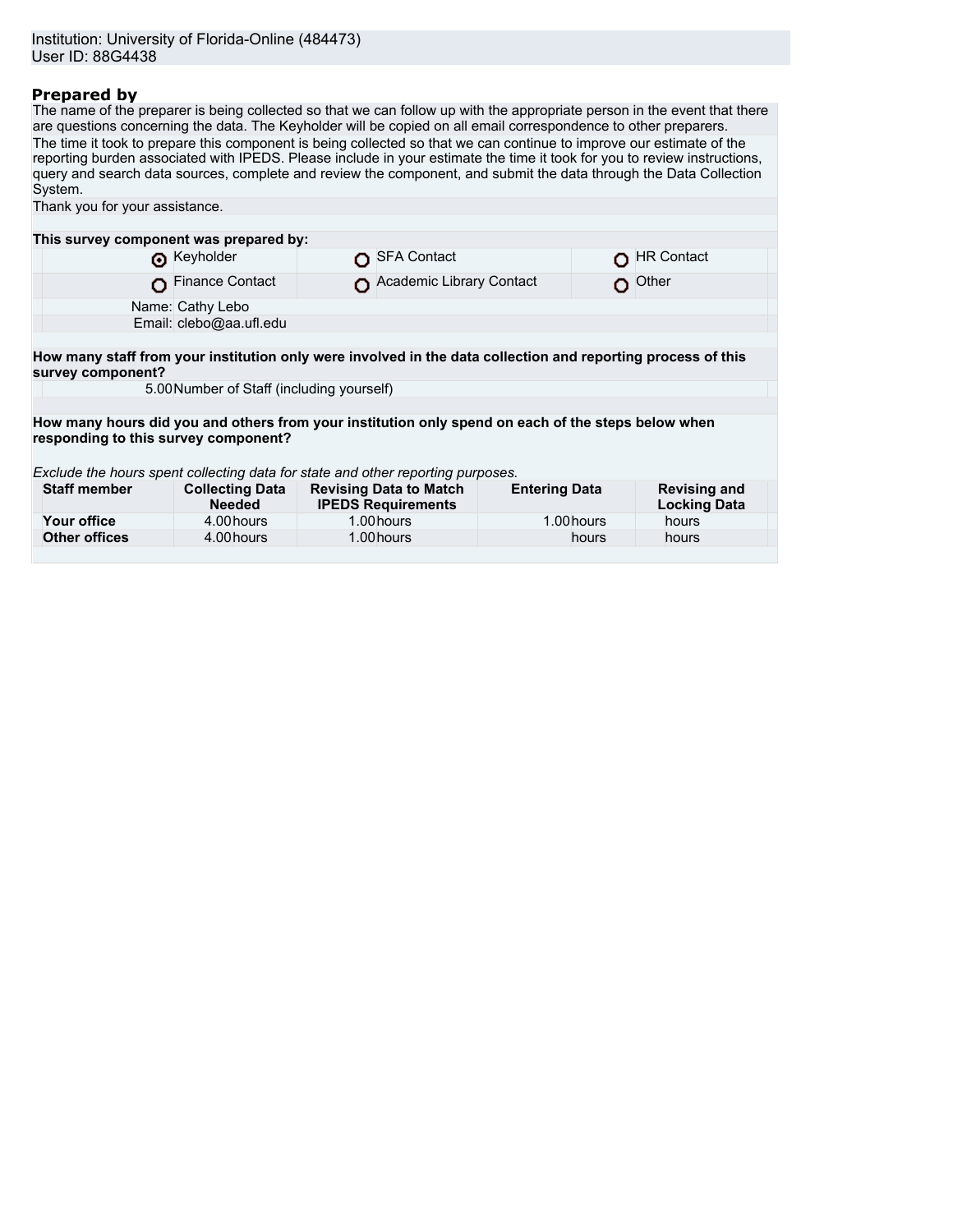### **Summary**

## **Admissions Component Summary**

IPEDS collects important information regarding your institution. All data reported in IPEDS survey components become available in the IPEDS Data Center and appear as aggregated data in various Department of Education reports. Additionally, some of the reported data appears specifically for your institution through the College Navigator website and is included in your institution's Data Feedback Report (DFR). The purpose of this summary is to provide you an opportunity to view some of the data that, when accepted through the IPEDS quality control process, will appear on the College Navigator website and/or your DFR. College Navigator is updated approximately three months after the data collection period closes and Data Feedback Reports will be available through the [Data Center](https://nces.ed.gov/ipeds/use-the-data) and sent to your institution's CEO in November 2019.

Please review your data for accuracy. If you have questions about the data displayed below after reviewing the data reported on the survey screens, please contact the IPEDS Help Desk at: 1-877-225-2568 or ipedshelp@rti.org.

| <b>ADMISSIONS INFORMATION</b> |                               |                                                                                    |     |             |        |  |
|-------------------------------|-------------------------------|------------------------------------------------------------------------------------|-----|-------------|--------|--|
|                               | Undergraduate Admissions      | Total                                                                              |     | Male        | Female |  |
|                               | Number of applicants          | 3,629                                                                              |     | 1,537       | 2,092  |  |
|                               | Percent admitted              | 32%                                                                                | 29% |             | 34%    |  |
|                               | Percent admitted who enrolled | 66%                                                                                | 66% |             | 66%    |  |
|                               | Admissions Considerations     | Required                                                                           |     | Recommended |        |  |
|                               |                               | Secondary school GPA<br>Secondary school record<br>Admission test scores (SAT/ACT) |     | N/A         |        |  |